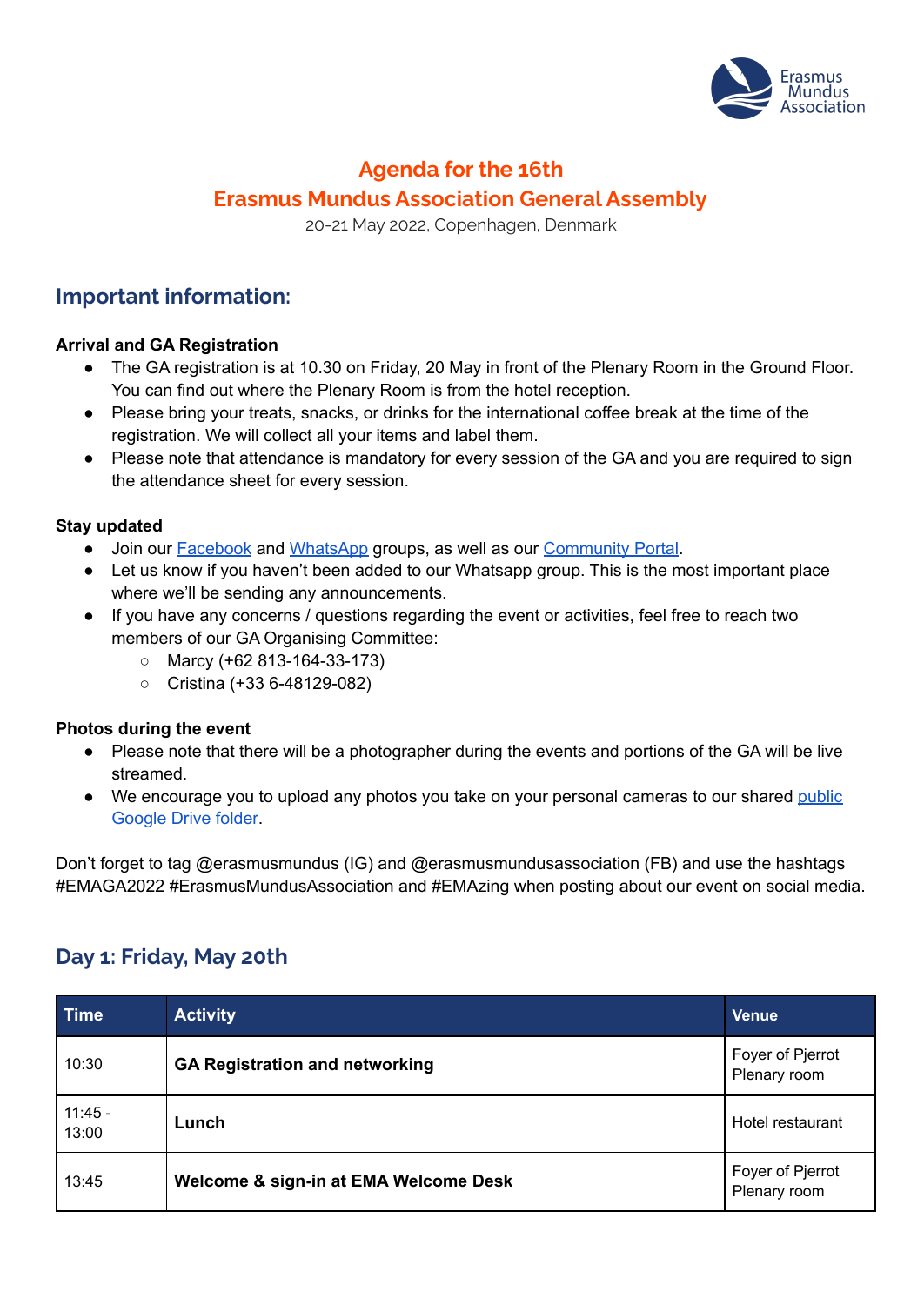| $14:00 - 14:10$ | <b>GA Official Opening</b><br>Welcome by President & Vice President                                                                                                               | • Plenary room<br>• Live streamed |
|-----------------|-----------------------------------------------------------------------------------------------------------------------------------------------------------------------------------|-----------------------------------|
| $14:10 - 14:30$ | <b>Presentation:</b> "Erasmus Mundus in the context of the Erasmus+<br>2021-2027"<br>Philippe Ruffio, Education, Audiovisual and Culture Executive<br>$\bullet$<br>Agency (EACEA) | • Plenary room<br>• Live streamed |
| 14:30 - 15:30   | <b>EMA introduction</b><br>Gabriella Mikiewicz, EMA President<br>$\bullet$<br>Md Ashiqur Rahman, EMA Vice President<br>$\bullet$                                                  | • Plenary room<br>• Live streamed |
| 15:30 - 16:00   | Presentation: EMA MB 2019 - 2021<br>Katharina F. Heil, EMA President 2019-2021<br>$\bullet$<br>Marsela Husen, EMA Vice President 2019-2021                                        | • Plenary room<br>• Live streamed |
| $16:00 - 17:00$ | <b>International Coffee Break</b>                                                                                                                                                 | Foyer of Pjerrot<br>Plenary Room  |
| 17:00 - 18:45   | <b>Breakout session topics:</b><br><b>EMA Members Management</b><br>Promoting EM to prospective students                                                                          | Plenary room<br>& breakout rooms  |
| 18:45 - 19:15   | Day 1 Closing & Breakout results                                                                                                                                                  | Plenary room                      |
| 19:15 - 20:00   | Individual rest time                                                                                                                                                              |                                   |
| 20:00           | <b>Dinner</b><br>Meet at hotel lobby at 20:00, 30 min walk to restaurant                                                                                                          | <b>Vita Restaurant</b>            |

# **Day 2: Saturday, May 21st**

| $7:30 - 8:45$   | <b>Breakfast</b>                                                                                                                                                                  | <b>Tivoli Brasserie</b>            |
|-----------------|-----------------------------------------------------------------------------------------------------------------------------------------------------------------------------------|------------------------------------|
| $08:45 - 09:00$ | Sign-in at EMA Welcome Desk                                                                                                                                                       | Foyer of Pjerrot<br>Plenary room   |
| $9:00 - 9:30$   | Welcome<br>Gabriella Mikiewicz, EMA President<br>$\bullet$<br>Presentation: EMA 2021/2022 Financial Report<br>Pepri Saputra, EMA Director of Finance Management<br>$\bullet$      | • Plenary room<br>• Live streamed  |
| $9:30 - 11:00$  | Briefing of the 2nd Breakout Session topics:<br>EMA connections in times of humanitarian crisis<br>$\bullet$<br>Challenging topic: EMA in countries around the world<br>$\bullet$ | • Plenary room<br>• Breakout rooms |
| $11:00 -$       | <b>ESAA organisations:</b>                                                                                                                                                        | Plenary room                       |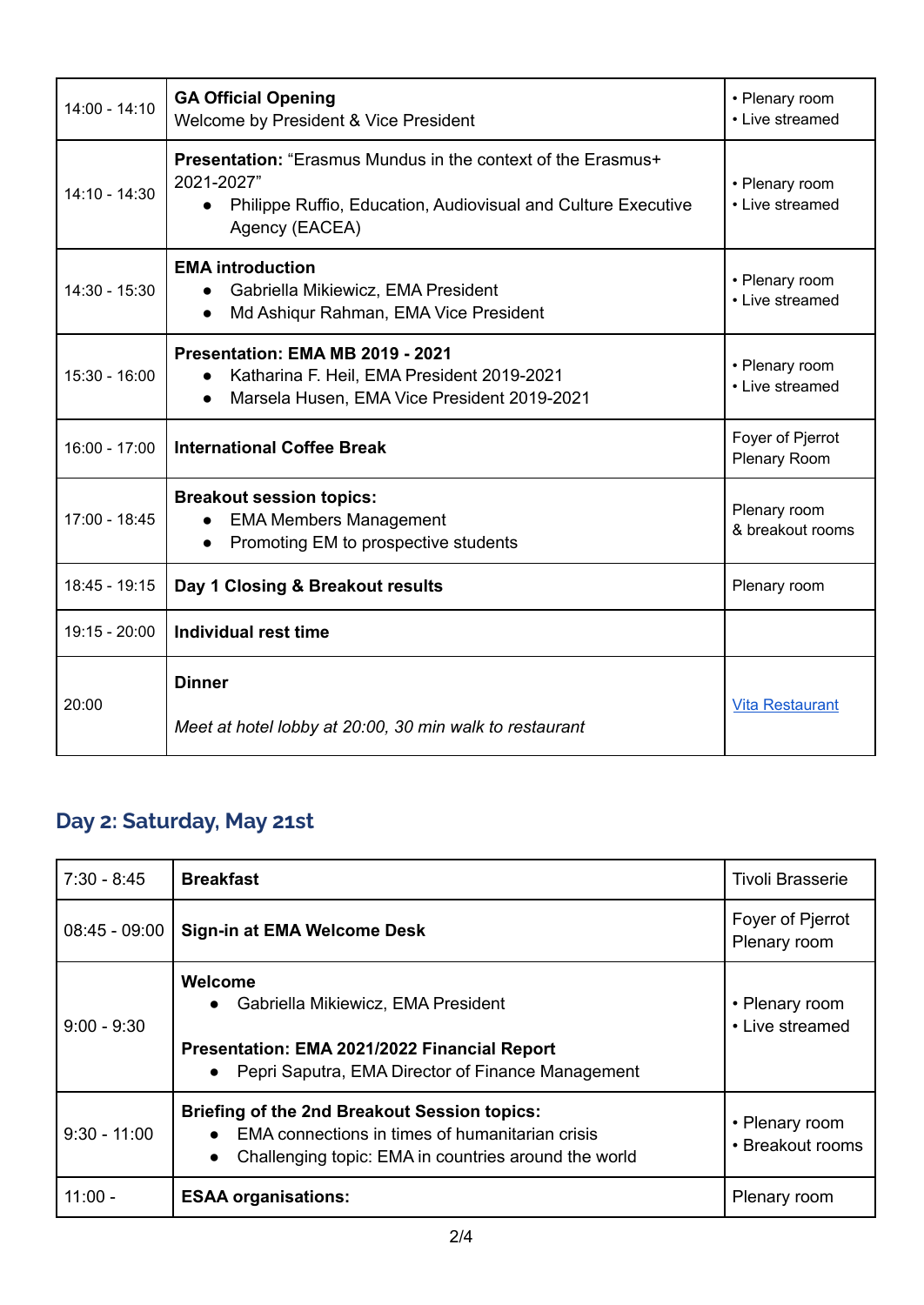| 11:45           | Felix Kwabena Donkor and Baha Saidi, ASAF<br>Martina Bo, ESN<br>Serena Tenea, GaragErasmus<br>Scott Darby, OCEANS<br>Adnan Rahimić, WBAA<br><b>ESAA Projects:</b><br>Accept and Respect by Manasseh Anand and Sheenam<br>GoDIJIP by Katharina F Heil                                                                                                 |                                   |
|-----------------|------------------------------------------------------------------------------------------------------------------------------------------------------------------------------------------------------------------------------------------------------------------------------------------------------------------------------------------------------|-----------------------------------|
| $11:45 - 13:00$ | Lunch                                                                                                                                                                                                                                                                                                                                                | <b>Tivoli Brasserie</b>           |
| 13:00 - 13:30   | The Erasmus+ App workshop & feedback session<br>Wim Gabriels, ESN Director                                                                                                                                                                                                                                                                           | <b>Plenary Room</b>               |
| $13:30 - 14:00$ | <b>Presentation: Graduate Impact Survey Results</b>                                                                                                                                                                                                                                                                                                  | Plenary Room                      |
| 14:00 - 14:30   | <b>EMA Membership &amp; Volunteering</b><br>Gabriella Mikiewicz, EMA President<br>Sakina Fatima, EMA Director of Talent Management<br>Tanushree Basu Roy, EMA Director of Communications                                                                                                                                                             | • Plenary Room<br>• Live streamed |
| 14:30 - 15:00   | My EMA journey:<br>Katharina F. Heil, EMA President 2019-2021<br>Md Ashiqur Rahman, EMA Vice President<br>$\bullet$<br>Nduta Wambura, EMA Country Representative for Kenya<br>Shahin S. Eity, EMA Programme Representative for SMACCS<br>Giulia dos Prazeres Costa, EMA Programme Representative<br>for EMHRPP<br>Gabriella Mikiewicz, EMA President | • Plenary Room<br>• Live streamed |
| 15:00 - 15:10   | Day 2 Closing and housekeeping<br>Fatema Imani, EMA General Assembly Organising Committee<br>Lead                                                                                                                                                                                                                                                    | • Plenary Room                    |
| $15:10 - 16:00$ | Individual rest time, coffee and snacks available                                                                                                                                                                                                                                                                                                    |                                   |
| 16:00           | Team building activity (mandatory attendance)<br>Meet in lobby at 16:00, we will walk together                                                                                                                                                                                                                                                       |                                   |
| $20:00 - 00:00$ | <b>International Networking &amp; Cultural Evening</b>                                                                                                                                                                                                                                                                                               | Hotel restaurant                  |
|                 | Evening attire, speeches and games will be conducted                                                                                                                                                                                                                                                                                                 |                                   |

# **Day 3: Sunday, May 22nd**

| 7:30 - 8:45 | <b>Breakfast</b> | <b>Tivoli Brasserie</b> |
|-------------|------------------|-------------------------|
|-------------|------------------|-------------------------|